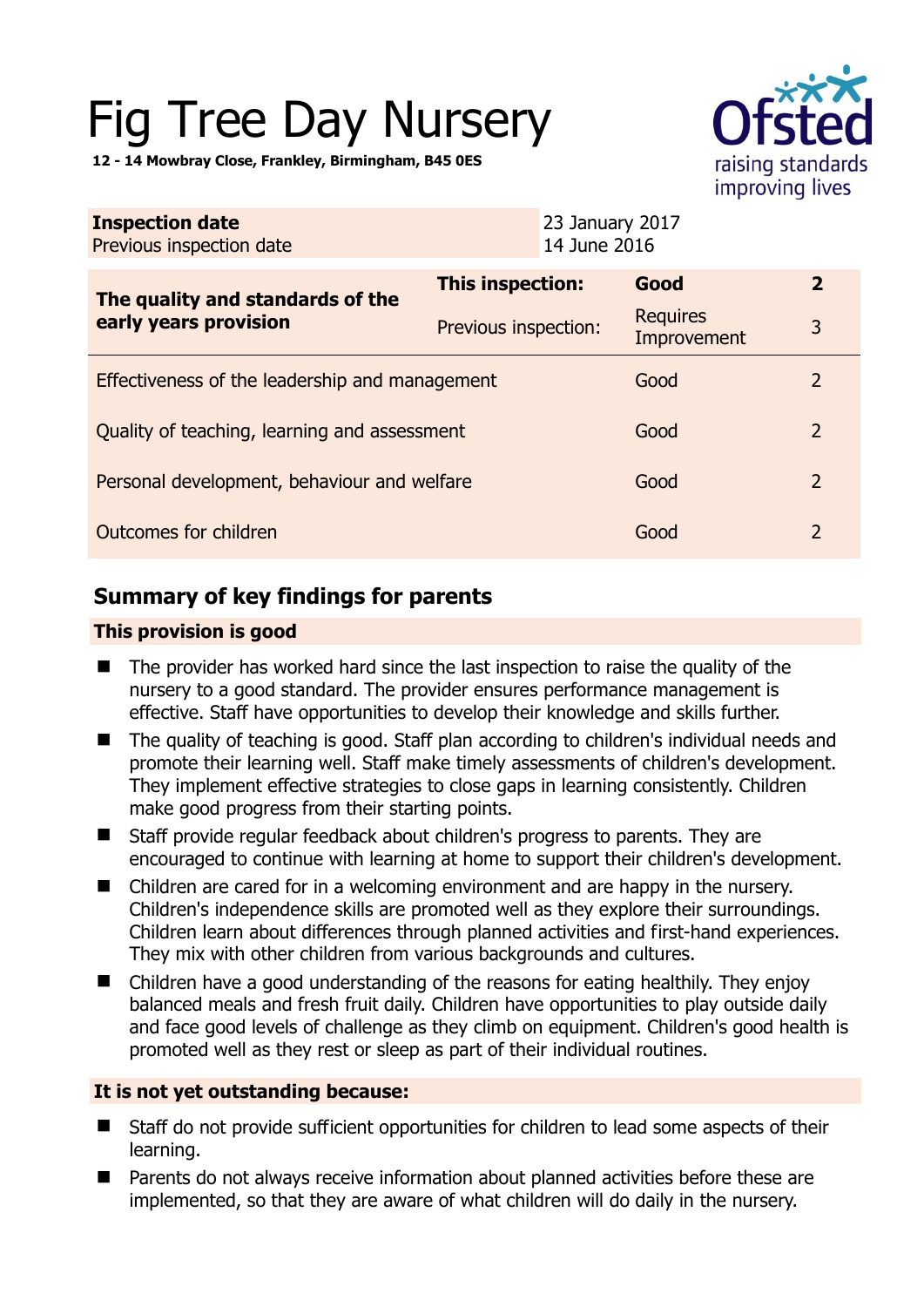## **What the setting needs to do to improve further**

#### **To further improve the quality of the early years provision the provider should:**

- **P** provide more opportunities for children to make decisions and choices as they learn and help them to find out what they can do
- $\blacksquare$  extend the good communication with parents to ensure they receive information about activities planned for their children's learning.

#### **Inspection activities**

- The inspector observed the quality of teaching during activities indoors, and assessed the impact this has on children's learning.
- The inspector spoke with staff and children during the inspection.
- The inspector completed joint observations with the provider who is also the nursery manager.
- $\blacksquare$  The inspector held a meeting with the provider.
- The inspector looked at relevant documentation and evidence of the suitability of staff working in the nursery.
- The inspector spoke to a number of parents and also read written feedback during the inspection, and took account of their views.

#### **Inspector**

Adelaide Griffith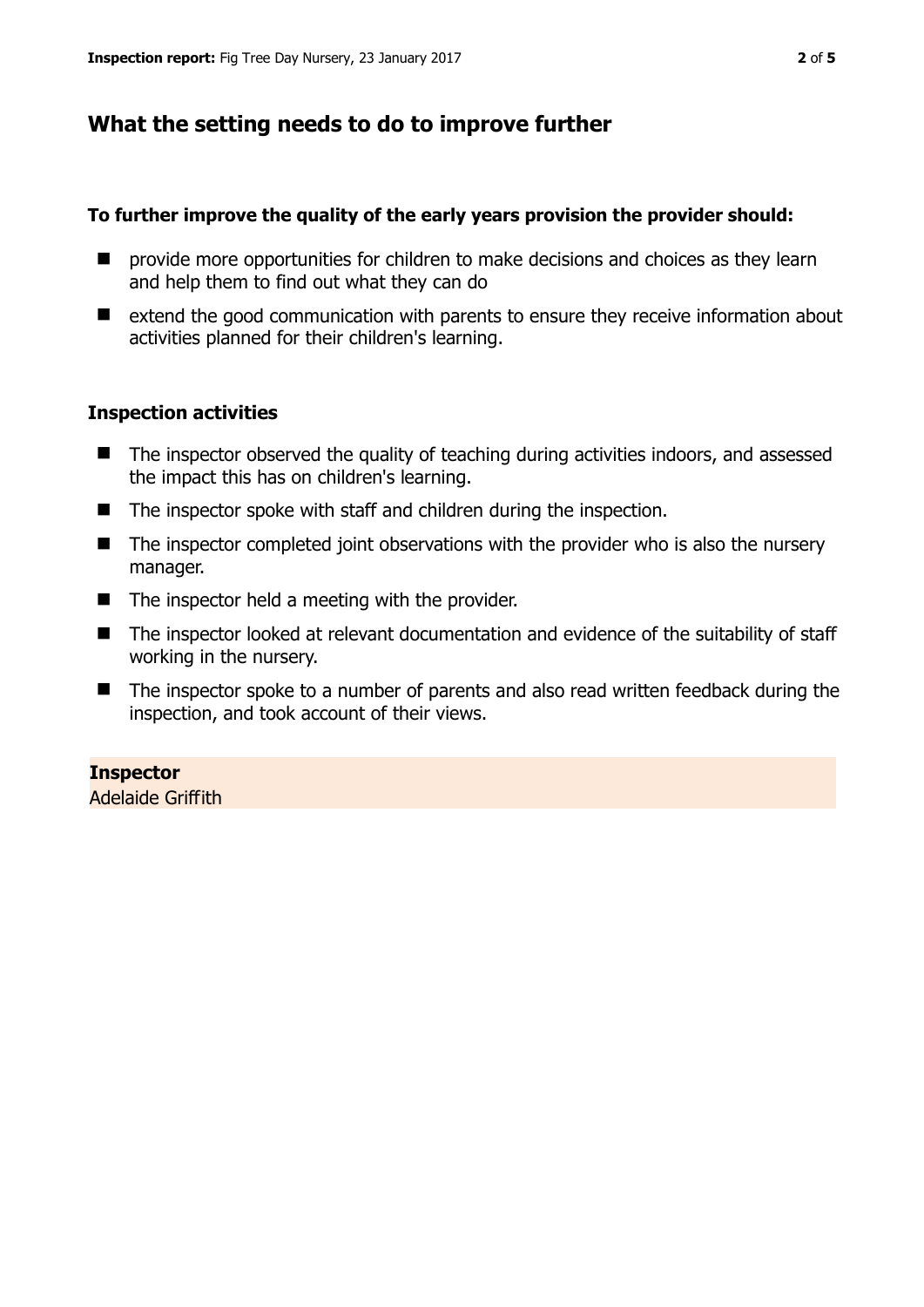## **Inspection findings**

#### **Effectiveness of the leadership and management is good**

Leaders and managers provide strong leadership and support staff effectively to fulfil their roles. The actions from the last inspection have been addressed well. Staff have regular supervision to discuss their performance, and they have opportunities to carry out research and read widely to increase their knowledge. This is reflected in effective planning that is focused on children's individual needs. The provider monitors children's achievements to ensure they make good progress in their development. Key persons provide daily feedback to parents who are very pleased with the supportive, flexible service they receive. Self-evaluation is ongoing. The provider has made effective changes to improve the outcomes for children. Arrangements for safeguarding are effective. All staff understand what is required of them should they have any concerns about children in their care.

#### **Quality of teaching, learning and assessment is good**

Children's learning is promoted well. Staff carry out regular observations and know what children can do. Staff plan well so that children receive effective support in all areas of learning. Babies' physical skills are developing as they crawl across the room to retrieve balls. Staff who work with children aged two years use skilful teaching methods. They promote children's thinking well with questions about the reasons why wheels spin while they repeatedly pour water over these. Pre-school children develop good skills to observe detail as they look at their photographs and then paint self-portraits. They recognise differences in features, such as the colour of eyes and hair of friends. Staff include good levels of challenge for children to identify similarities in completed portraits. Staff engage all children well and motivate them with enjoyable, stimulating learning experiences.

#### **Personal development, behaviour and welfare are good**

Children are happy in the nursery. They enjoy their play and have many opportunities to continue with learning activities outside. Children's self-esteem is promoted well with lots of praise and encouragement. Staff are very responsive to children's emotional needs and are skilled at soothing younger children. They recognise when children are tired and put them down to sleep or give cuddles until they are calm. Older children respond positively to reminders about rules and they copy polite interaction modelled by staff. They learn to treat others with respect and share. Children are confident and self-assured. They initiate conversation with visitors and invite staff to join in with play.

#### **Outcomes for children are good**

All children, including those in receipt of additional funding, are well prepared for the next stage in their learning. They become active learners who remain engrossed in their play for considerable periods. For example, young children persist in filling moulds with sand. Children develop good skills in counting and select the correct letters in their names. Younger children demonstrate through non-verbal communication that they are having fun. Older children use words, such as excited to express their attitude to learning.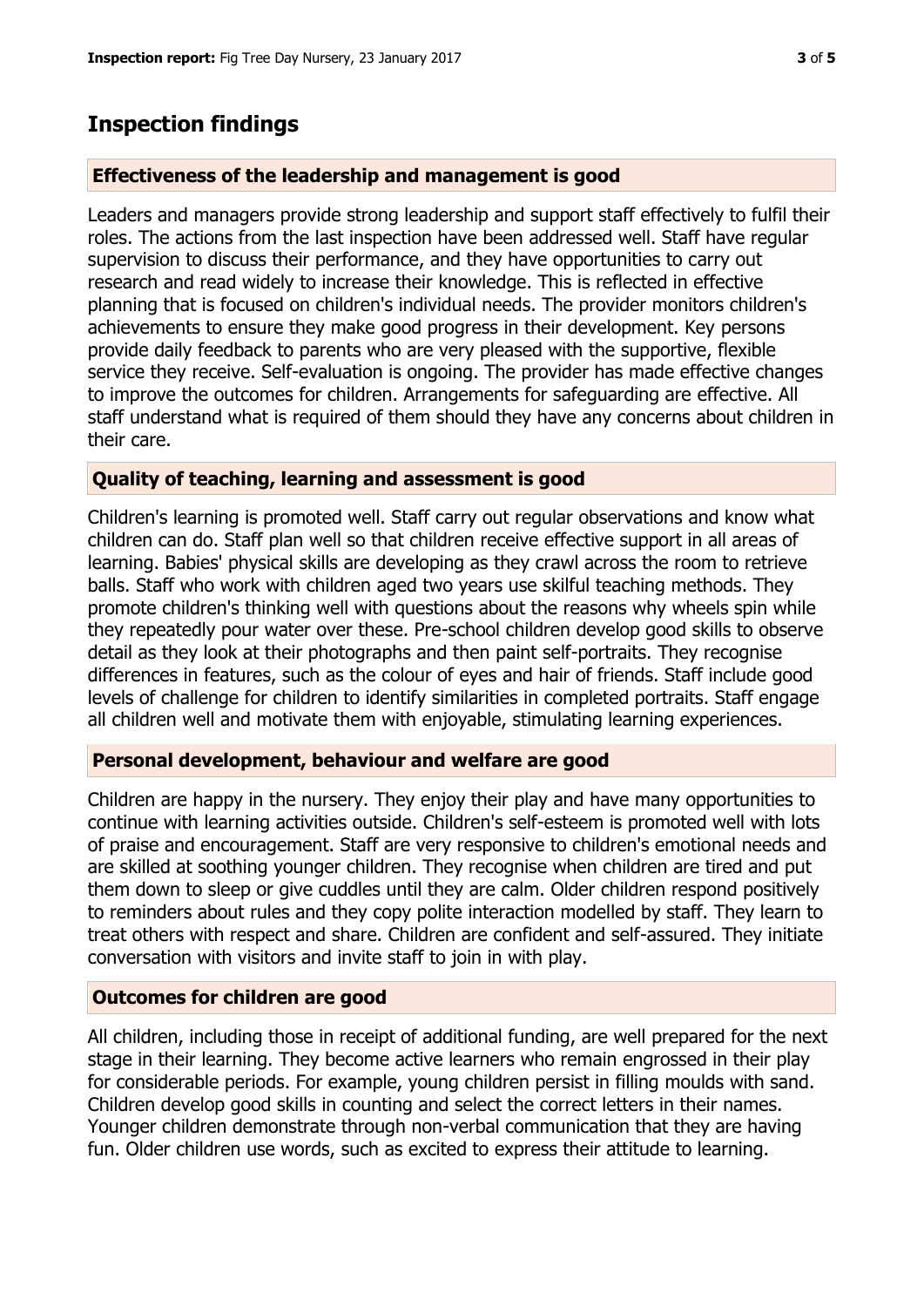## **Setting details**

| Unique reference number                             | EY423162                                               |
|-----------------------------------------------------|--------------------------------------------------------|
| <b>Local authority</b>                              | Birmingham                                             |
| <b>Inspection number</b>                            | 1055029                                                |
| <b>Type of provision</b>                            | Full-time provision                                    |
| Day care type                                       | Childcare - Non-Domestic                               |
| <b>Registers</b>                                    | Early Years Register, Compulsory Childcare<br>Register |
| Age range of children                               | $0 - 9$                                                |
| <b>Total number of places</b>                       | 36                                                     |
| Number of children on roll                          | 42                                                     |
| <b>Name of registered person</b>                    | Synconium UK Ltd                                       |
| <b>Registered person unique</b><br>reference number | RP530436                                               |
| Date of previous inspection                         | 14 June 2016                                           |
| <b>Telephone number</b>                             | 01214480164                                            |

Fig Tree Day Nursery was registered in 2011. The nursery employs 11 members of childcare staff. Of these, six hold appropriate early years qualifications at level 6, 5, or 3, including one with qualified teacher status. The nursery opens from Monday to Friday all year round, except for one week at Christmas. Sessions are from 6.30am to 7pm. The nursery provides funded early education for two-, three- and four-year-old children.

This inspection was carried out by Ofsted under sections 49 and 50 of the Childcare Act 2006 on the quality and standards of provision that is registered on the Early Years Register. The registered person must ensure that this provision complies with the statutory framework for children's learning, development and care, known as the early years foundation stage.

Any complaints about the inspection or the report should be made following the procedures set out in the guidance 'Complaints procedure: raising concerns and making complaints about Ofsted', which is available from Ofsted's website: www.gov.uk/government/organisations/ofsted. If you would like Ofsted to send you a copy of the guidance, please telephone 0300 123 4234, or email enquiries@ofsted.gov.uk.